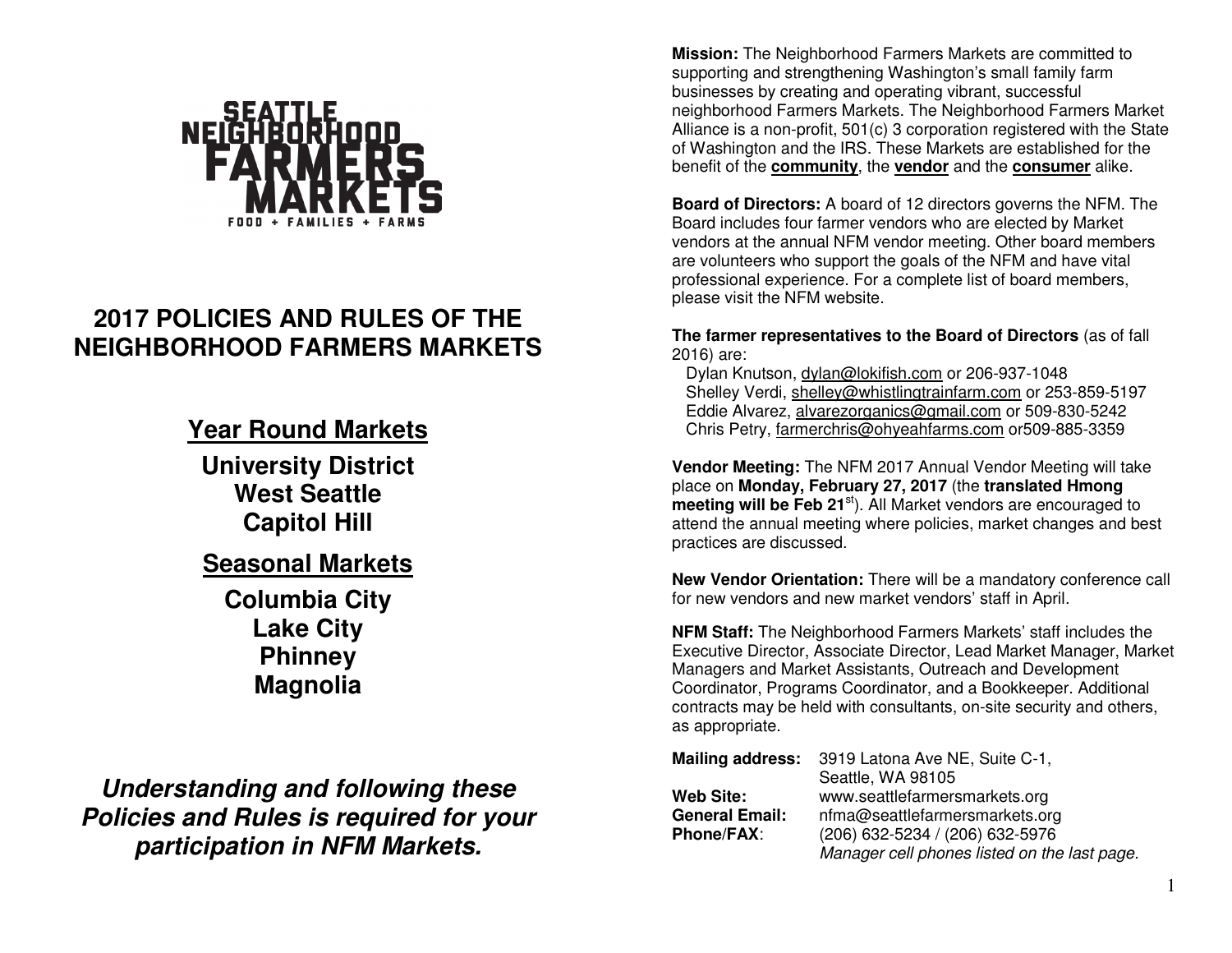## **II. VENDORS AND PRODUCTS ALLOWED AT THE NFM FARMERS MARKETS**

All vendors must be an active owner/operator of the business named on the application, and may not be operating the business under a franchise agreement, nor under a corporate ownership umbrella. All businesses must be located and doing business in Washington State.

Products sold at the Farmers Markets are limited to five categories, listed following as A through E. Each vendor's application for a Permit to Sell must detail the products the vendor intends to sell at the Farmers Markets. Vendors may only sell products listed on their applications and approved by the NFM in a Permit to Sell. Returning vendors must include a detailed list of products each year, clearly noting if they are intending to add or delete products they sold the previous year.

**Requests for adding, discontinuing, or making any other changes to your list of products/ingredients after you have been issued your Permit to Sell must be submitted to the NFM office in writing (email thenfma@seattlefarmersmarkets.org or mail a letter), and will be reviewed for approval by the NFM market managers.** Vendors may bring to market ONLY products that were listed on their application to sell, and must also inform the NFM if they will NOT bring any of the products to any market(s) as originally listed on their application.

Any farm/business that is new to our NFM Markets will be visited prior to, or within the first 3 months of market participation. The NFM and its representatives may inspect or visit any farms or establishments used by vendors. Farm/Processor visits may be conducted at any time, without notice. With 24 hour's notice, vendors should provide help during a visit in identifying the crops/products listed on their application for Permit to Sell.

## **A. FRESH FARM PRODUCTS**

#### **Definition:**

 Fresh fruits and vegetables, herbs, nuts, honey, dairy products, eggs, poultry, mushrooms, meats, fish and shellfish. Also included in this category are fresh cut flowers, nursery stock, plant starts and foraged items such as wild herbs or mushrooms.

## **Requirements:**

 All fresh farm products must be grown, produced or foraged in Washington State, and all fresh farm products must be grown, produced, or foraged by the farmer/vendor who is selling them, on land that is actively managed by the grower. Any violation of these rules will result in the product being immediately removed from the vendor's tables and possible revocation of the vendor's Permit to Sell. Interpretation of these rules is at the discretion of NFM staff with possible review by the NFM Board of Directors.

 Only farmers, ranchers, fishers, apiaries, nurseries, and foragers may sell fresh farm products. Farmers and nursery operators must propagate all plants and flowers from seed, cuttings, bulbs or plant division. Honey vendors must be the owner-operators of bee hives from which they sell honey; hives must be registered with the WSDA.

## **B. VALUE-ADDED FARM FOODS**

## **Definition:**

 Foods processed and sold by the farmer/fisher/rancher/forager of the main raw ingredients. Includes: preserves, jams, jellies, cider, wine, beer, distilled spirits, syrups, salsas, smoked or canned meats or fish, dried fruit, flours, salad dressings. Also includes some farm foods such as roasted peppers that are processed on market day. Wines in this category must be estate grown.

## **Requirements:**

 All value-added farm foods must be made from raw products and ingredients, the majority of which are grown and produced by the farmer who is making and selling the product. Preference is given to farmers who are personally cooking, canning, baking or preserving the product with their own equipment, and secondarily to those personally supervising their own raw ingredients used in accordance with their own recipes in a permitted facility. Value-added farm foods in which the majority of the ingredients are NOT grown and produced by the farm vendor cannot exceed 20% of total displayed inventory (e.g., scones made by a berry farmer). **Farmers selling value added products from ingredients other than what they grew will be considered processors and charged a higher fee.** Situations where third-party processing is deemed necessary (e.g., fish that is canned by a third party) will be considered on a case-by-case basis.